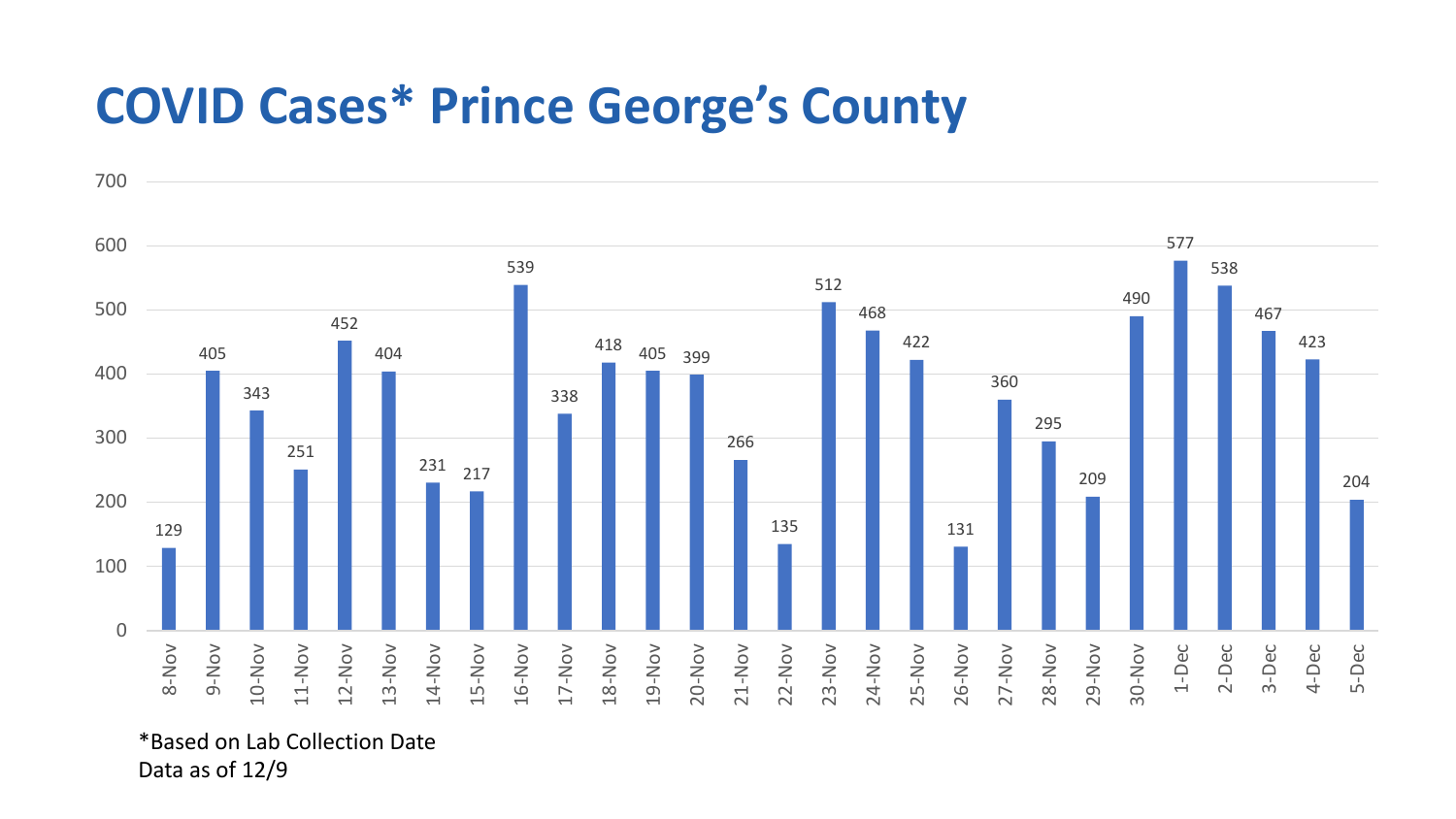## **COVID Average Daily Case Rate\* (last 14 days)**

**Prince George's County**

**Average New Cases per 100,000 population**



\*Based on Lab Collection Date Data as of 12/9